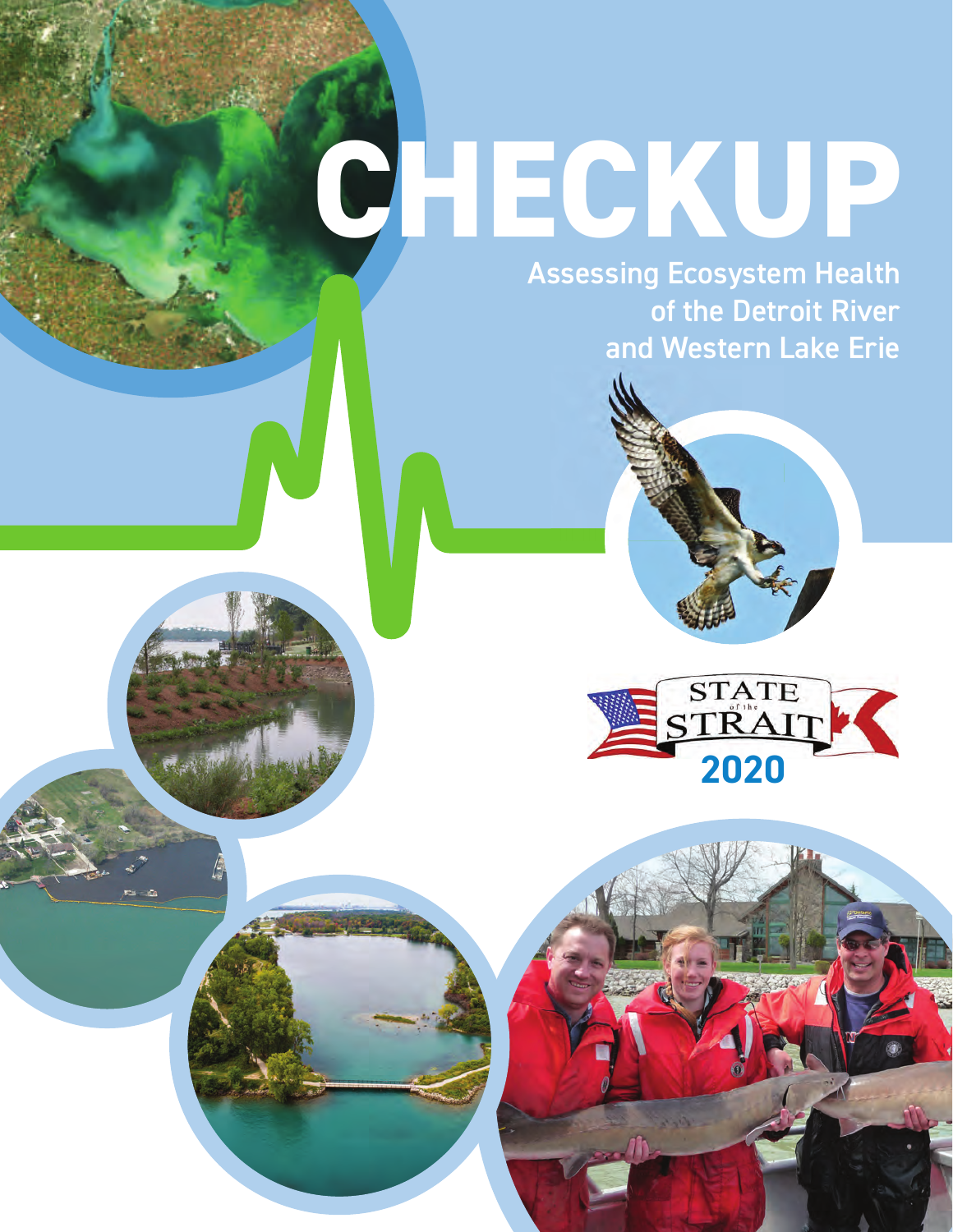**Cover Photos:** Upper left: western Lake Erie algal bloom by National Aeronautics and Space Administration; Middle right: Osprey (*Pandion haliaetus*) by Fred Drotar; Lower right: lake sturgeon (*Acipenser fulvescens*) collected off the Fighting Island reef by U.S. Fish and Wildlife Service; Lower left: restored habitat of Blue Heron Lagoon on Belle Isle by Friends of the Detroit River; Lower middle left: contaminated sediment remediation at Black Lagoon by Bob Burns, Friends of the Detroit River; Upper middle left: soft shoreline along Wayne County's Elizabeth Park by Emily Wilke.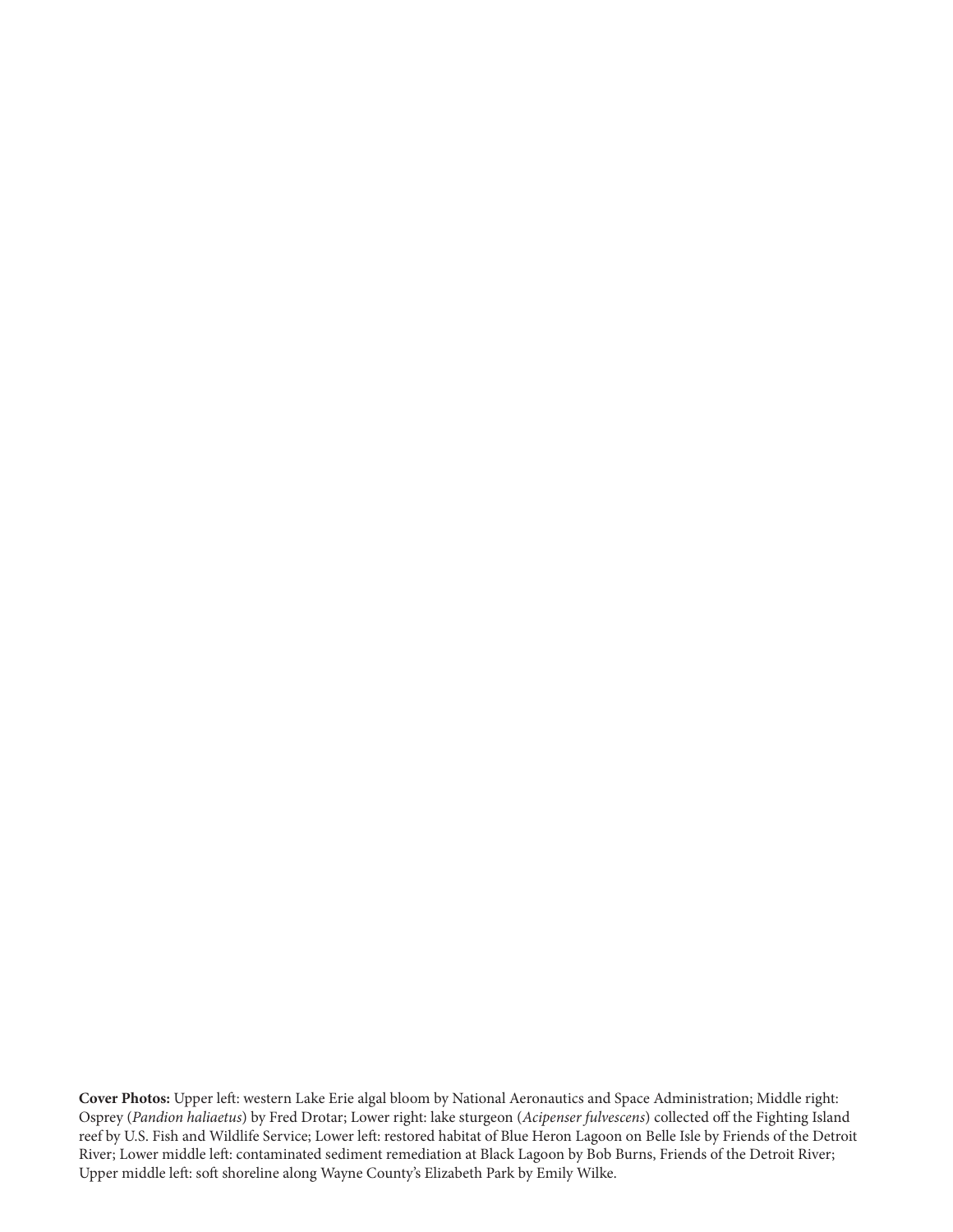# Checkup: Assessing Ecosystem Health of the Detroit River and Western Lake Erie

John H. Hartig, University of Windsor Steven N. Francoeur, Eastern Michigan University Jan J.H. Ciborowski, University of Windsor John E. Gannon, International Joint Commission Claire E. Sanders, Essex Region Conservation Authority Patricia Galvao-Ferreira, University of Windsor Collin R. Knauss, University of Michigan Gwen Gell, University of Michigan Kevin Berk, University of Windsor

Based on the 2019 State of the Strait Conference held at the University of Windsor, Windsor, Ontario, Canada

### 2020

Suggested citation: Hartig, J.H., Francoeur, S.F., Ciborowski, J.J.H., Gannon, J.E., Sanders, C.E., Galvao-Ferreira, P., Knauss, C.R., Gell, G., Berk, K., 2020. Checkup: Assessing Ecosystem Health of the Detroit River and Western Lake Erie. Great Lakes Institute for Environmental Research Occasional Publication No. 11, University of Windsor, Ontario, Canada ISSN 1715-3980.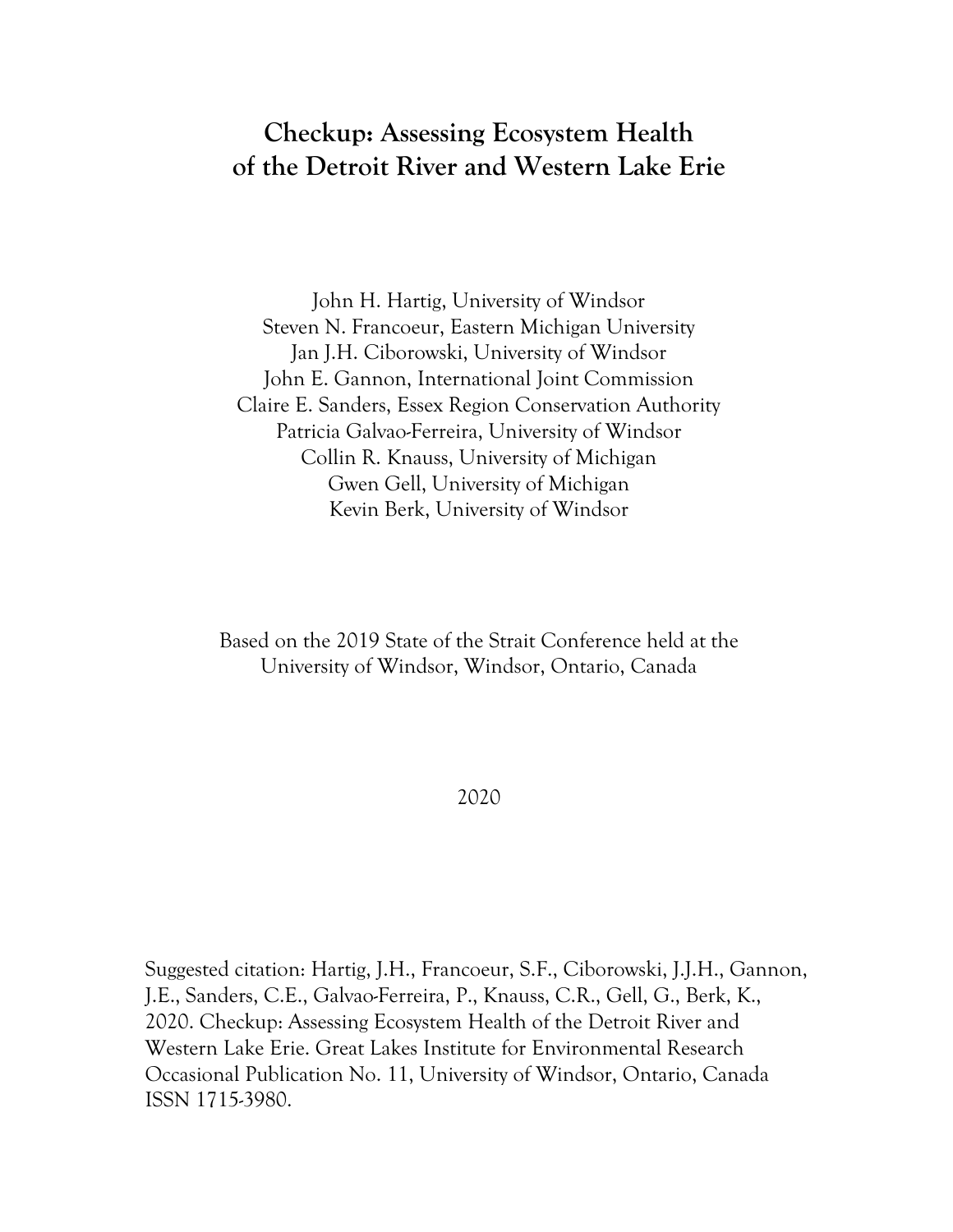# Table of Contents

| 1.0 |                                                                            |  |
|-----|----------------------------------------------------------------------------|--|
| 2.0 |                                                                            |  |
| 3.0 |                                                                            |  |
| 3.1 |                                                                            |  |
| 3.2 | Key Environmental and Natural Resource Challenges and Recommended          |  |
|     |                                                                            |  |
|     |                                                                            |  |
|     |                                                                            |  |
|     |                                                                            |  |
|     |                                                                            |  |
|     |                                                                            |  |
|     |                                                                            |  |
|     | 3.2.8 Population Growth, Transportation Expansion, and Land Use            |  |
| 4.0 | Concluding Thoughts and Summary of Recommendations 46                      |  |
| 5.0 |                                                                            |  |
| 6.0 | Appendix A - State of the Strait Conference Program -                      |  |
| 7.0 | Appendix B - 61 Indicator Reports Organized by the Pressure-State-Response |  |
|     | <b>Pressure Indicators</b>                                                 |  |
| 7.1 | Air pollution and environmental justice in southwest Detroit, Michigan     |  |
| 7.2 | Detroit River phosphorus loads to Lake Erie (D. Scavia, C.M. Long, and L.  |  |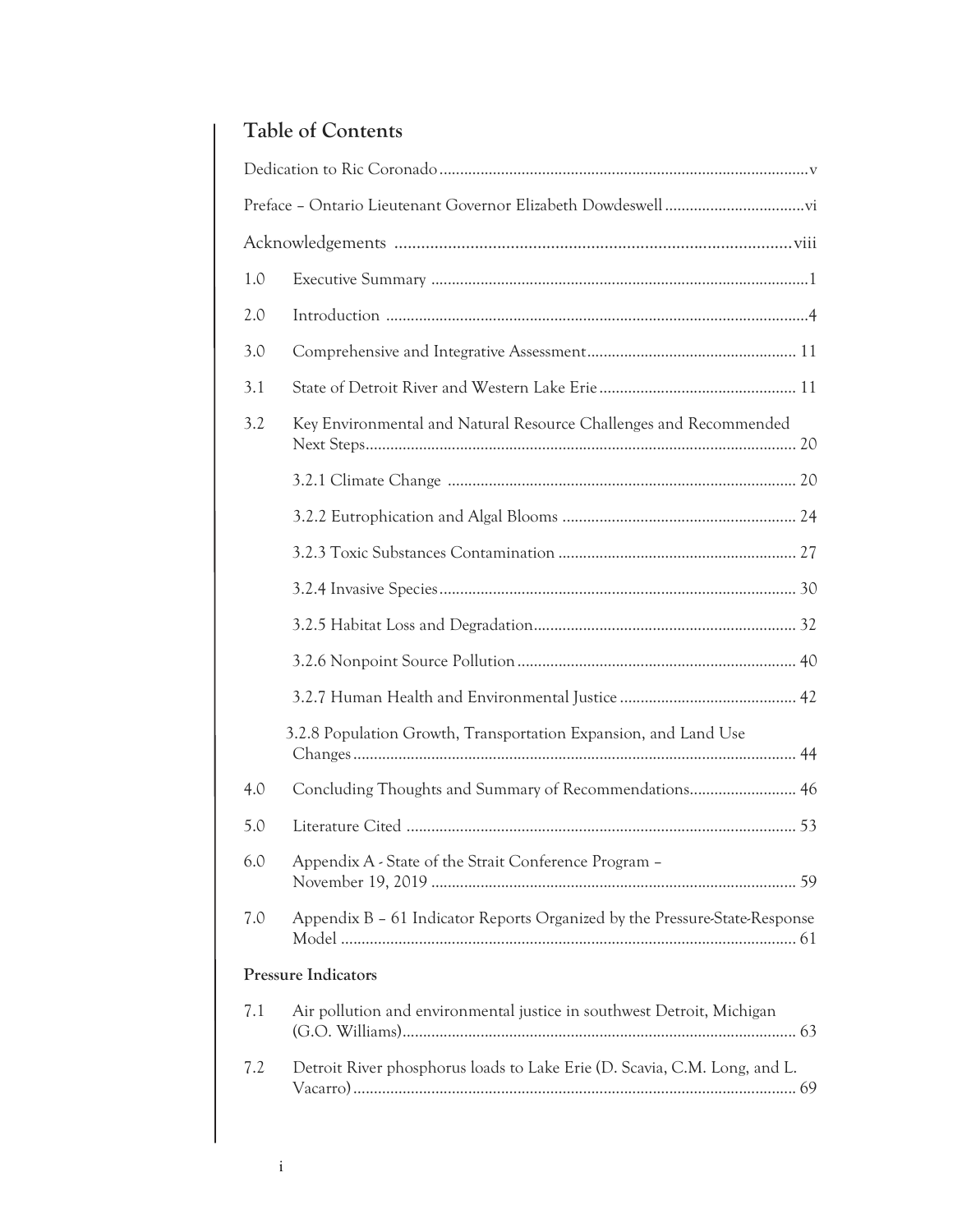| 7.3  | Human population growth and distribution in southeast Michigan (C.           |
|------|------------------------------------------------------------------------------|
| 7.4  | Human population growth and distribution in the Windsor Census               |
| 7.5  | Land use change in southeast Michigan (Southeast Michigan Council of         |
| 7.6  |                                                                              |
| 7.7  | Phosphorus loads and concentrations from the Maumee River (N. Manning        |
| 7.8  | Trends in sediment contaminant concentrations in the Huron-Erie Corridor     |
| 7.9  | Transportation in southeast Michigan (Southeast Michigan Council of          |
| 7.10 |                                                                              |
|      | <b>State Indicators</b>                                                      |
| 7.11 | Atmospheric temperature changes in the Western Lake Erie Climate             |
| 7.12 | Bald Eagle reproductive success (C. Mensing, N. LaFleur, and J. Hartig) 145  |
| 7.13 | Benthic macroinvertebrates in the Rouge River watershed (S. Patrella, T.J.   |
| 7.14 | Changes in ice cover in Lake Erie (E. Maher and K. Channell)  157            |
| 7.15 | Chironomid abundance and deformities (J. Ciborowski) 163                     |
| 7.16 | Common Tern breeding colonies in southeast Michigan (T. Schneider)  171      |
| 7.17 | Conservation of Black Terns - A Michigan Species of Special Concern (E.      |
| 7.18 | Conservation of common five-lined skink in Point Pelee National Park (T.     |
| 7.19 | Contaminants in colonial waterbird eggs - Detroit River (S. de Solla and K.  |
| 7.20 | Detroit River coastal wetlands (D.R. Pearsall, J.H. Hartig, and A. Urso) 199 |
| 7.21 | Dissolved oxygen levels in the Rouge River (A. DeMaria and N.Mullett) 207    |
| 7.22 | Fall raptor migration at Holiday Beach Conservation Area, Amherstburg,       |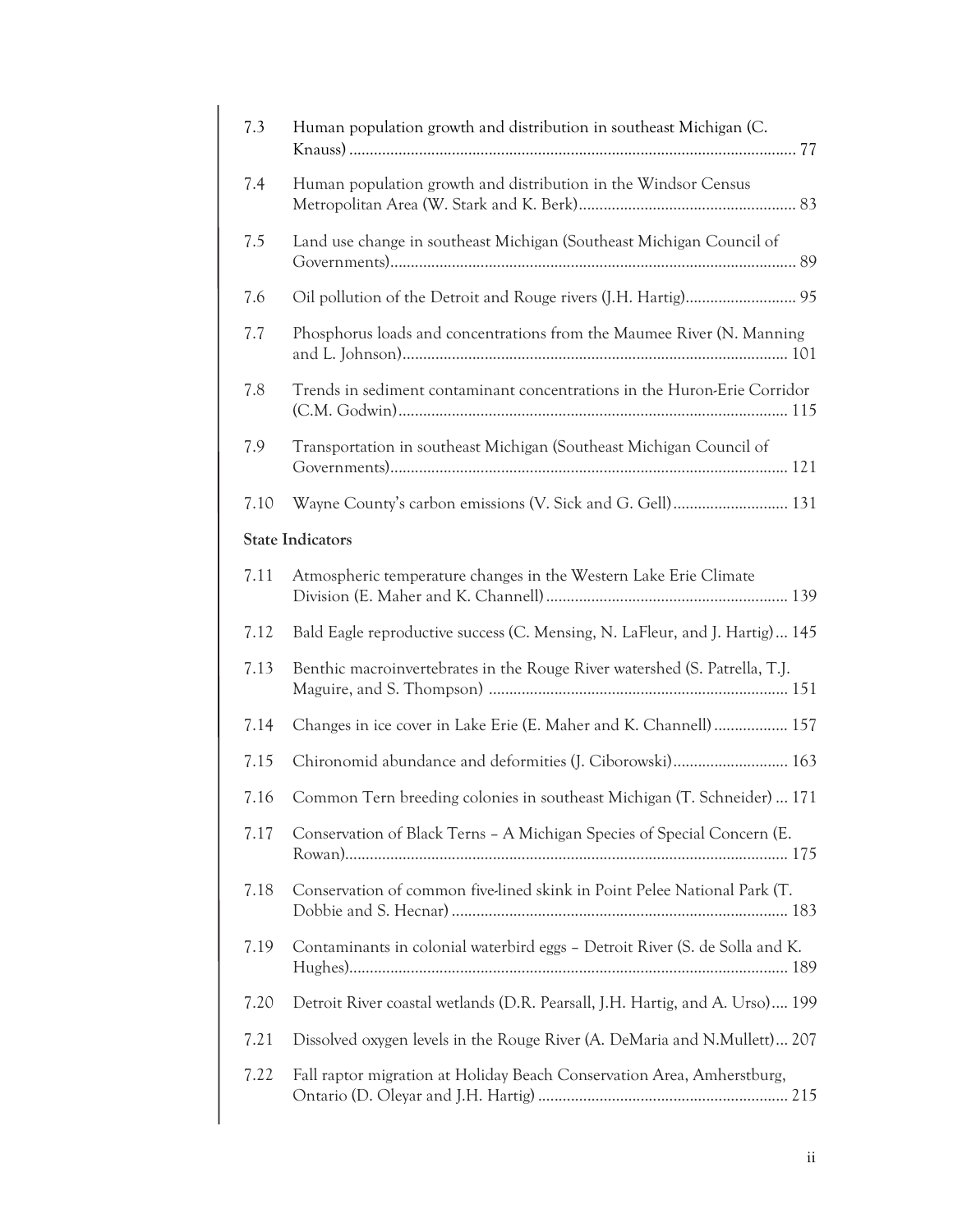| 7.23                       | Fall raptor migration at the Detroit River Hawk Watch (D. Oleyar and J.H.    |  |
|----------------------------|------------------------------------------------------------------------------|--|
| 7.24                       | Harmful algal blooms in western Lake Erie (T. Bridgeman) 227                 |  |
| 7.25                       | Hexagenia density and distribution in the Detroit River (J. Ciborowski) 231  |  |
| 7.26                       |                                                                              |  |
| 7.27                       | Lake level changes in Lake Erie (E. Maher and K. Channell) 247               |  |
| 7.28                       |                                                                              |  |
| 7.29                       | Lake whitefish spawning (E. Roseman and R. DeBruyne) 261                     |  |
| 7.30                       | Lead poisoning in Detroit, Michigan (L. Thompson and L. Meloche)  267        |  |
| 7.31                       | Management of common reed (Phragmites australis) at Erie Marsh Preserve (C.  |  |
| 7.32                       | Mercury in Lake St. Clair walleye (Ontario Ministry of Environment,          |  |
| 7.33                       | Oligochaete densities and distribution (J. Ciborowski) 285                   |  |
| 7.34                       | Osprey nesting success in southeast Michigan (J.H. Hartig)  293              |  |
| 7.35                       | Peregrine Falcon reproduction in southeast Michigan (C.K. Becher and J.H.    |  |
| 7.36                       | Plankton communities in western Lake Erie (D.D. Kane) 303                    |  |
| 7.37                       | Precipitation changes in Western Lake Erie Climate Division (E. Maher and    |  |
| 7.38                       | Projected bird impacts of climate change (C. Harpur and J. Wu) 315           |  |
| 7.39                       | Walleye population of Lake Erie (T. Wills, S. Marklevitz, and M. Faust)  327 |  |
| 7.40                       | West Nile virus (Michigan Department of Health and Human Services)  331      |  |
| <b>Response Indicators</b> |                                                                              |  |
| 7.41                       | Canadian habitat restoration in the Detroit River (J. Serran and C.          |  |
| 7.42                       | Canadian laws and policies to address algal blooms (C. Tsang and P. Galvao   |  |
| 7.43                       | Climate change adaptation in Windsor, Ontario (K. Richters) 351              |  |
| 7.44                       | Combined sewer overflow controls in southeast Michigan (S. Coffey, M.        |  |
| 7.45                       | Connecting United States and Canadian greenways (G. Gell, K. Berk, and       |  |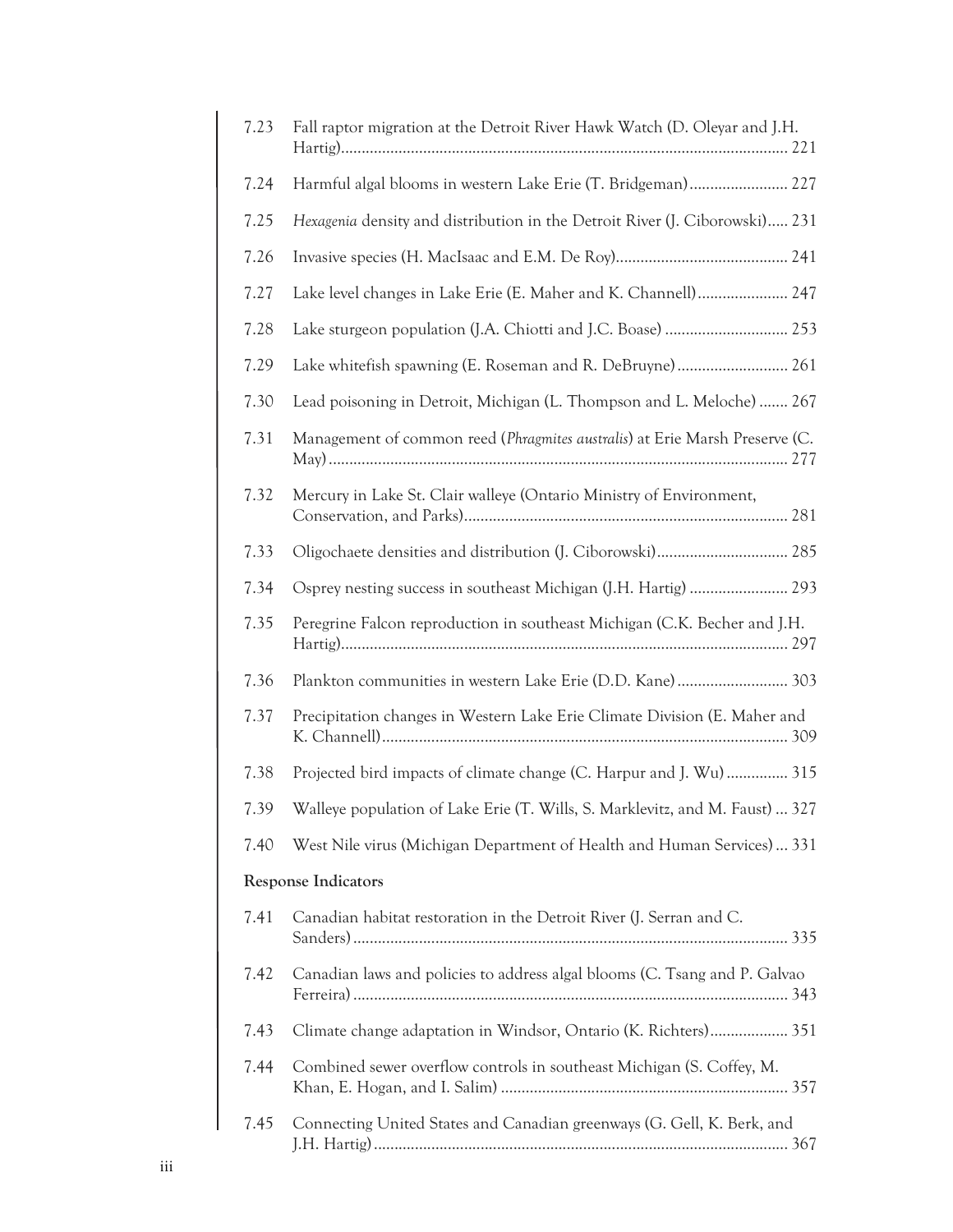| 7.46 | Contaminated sediment remediation in the Canadian portion of the Detroit                                                                               |
|------|--------------------------------------------------------------------------------------------------------------------------------------------------------|
| 7.47 | Contaminated sediment remediation in the River Raisin Area of Concern                                                                                  |
| 7.48 | Contaminated sediment remediation in the U.S. portion of the Detroit River<br>(R. Ellison, S. Noffke, K.G. Drouillard, A. Grgicak-Mannion, and J.H.    |
| 7.49 | Detroit's leadership in establishing municipal greenhouse gas reduction<br>targets and an action agenda to address climate change (J.H. Heeres, N.     |
| 7.50 | Detroit River-Western Lake Erie Cooperative Weed Management Area - The<br>7-year evolution of an effective partnership in invasive species surveys and |
| 7.51 | Green infrastructure in southeast Michigan (Southeast Michigan Council of                                                                              |
| 7.52 |                                                                                                                                                        |
| 7.53 | Growth of the Detroit River International Wildlife Refuge (J.H. Hartig and                                                                             |
| 7.54 | Phosphorus discharges from the Great Lakes Water Authority's water<br>resource recovery facility (M. Khan, E. Hogan, I. Salim) 431                     |
| 7.55 | Soft shoreline along the Canadian side of the Detroit River (C. Sanders) 437                                                                           |
| 7.56 | Soft shoreline along the U.S. Detroit River shoreline (J.H. Hartig and C.                                                                              |
| 7.57 | The legacy of bicycles in Detroit, Michigan: A look at greenways through                                                                               |
| 7.58 | The need for a multi-national climate change adaptation plan (P. Galvao-                                                                               |
| 7.59 | Transboundary conservation in the Detroit River-Western Lake Erie region                                                                               |
| 7.60 | Treaty responsibilities between settler and Indigenous Nations in the western                                                                          |
| 7.61 | U.S. habitat restoration under the Detroit River Remedial Action Plan (B.                                                                              |
| 8.0  | Appendix C - State of the Strait Conference Poster Abstracts 493                                                                                       |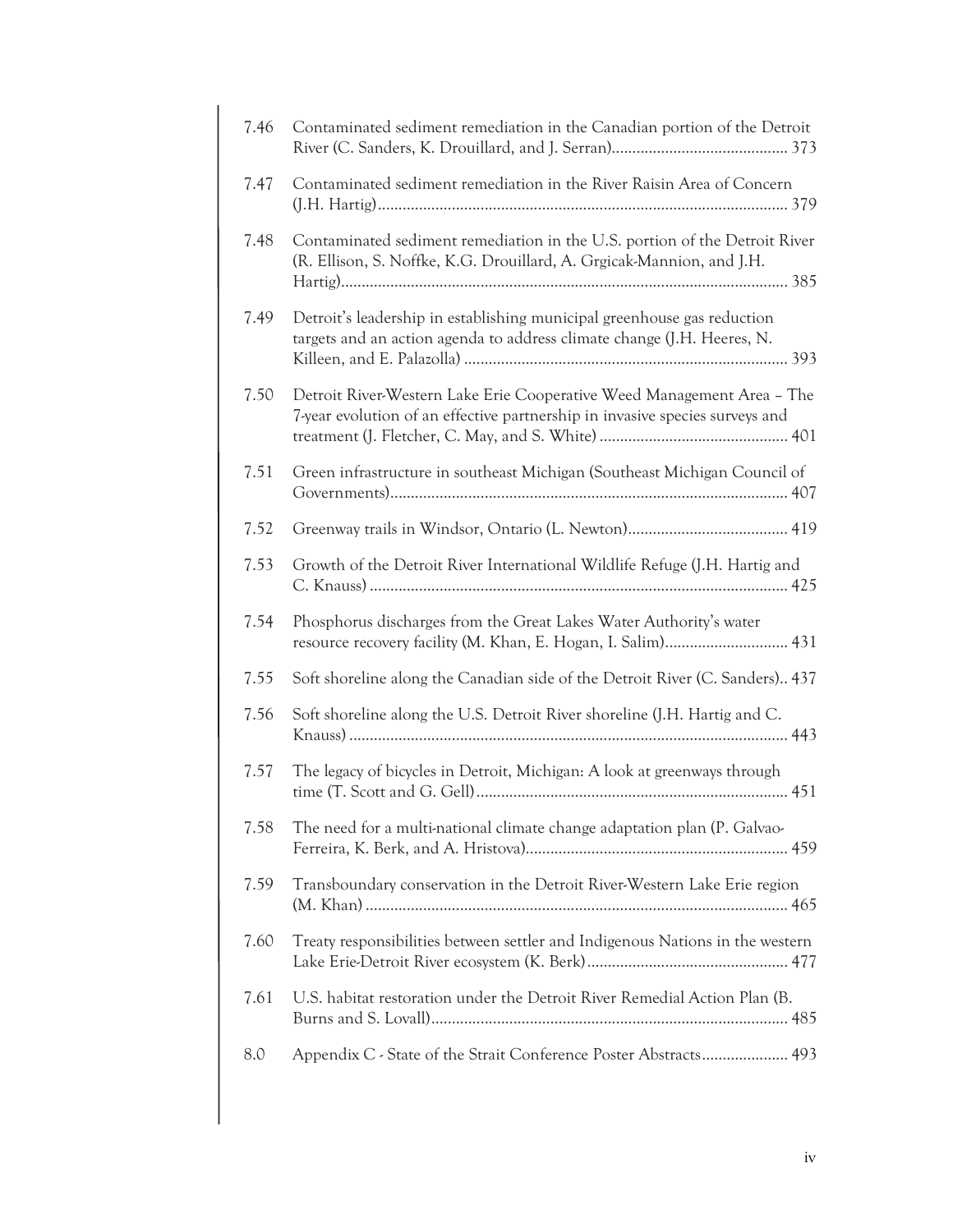# 7.26 Invasive Species

Dr. Hugh J. MacIsaac, University of Windsor, Great Lakes Institute for Environmental Research, hughm@uwindsor.ca

Emma M. De Roy, University of Windsor, Great Lakes Institute for Environmental Research, deroye@uwindsor.ca

### Background

Numerous stressors threaten the health of the Laurentian Great Lakes in general, and Lake Erie in particular (Figure 1). The Great Lakes are replete with nonindigenous species (NIS), with over 180 species currently established (Ricciardi, 2006) (Figure 2); Lake Erie supports the greatest number of AIS (USGS, 2012). Arguably, NIS that cause profound ecological and economic damage - invasive species – are the leading stressor in Lake Erie (Allan et al., 2013). Numerous pathways are responsible for NIS release including commercial shipping, live species trade, and unauthorized introductions (Ricciardi, 2006). Ballast water release from commercial shipping has been the primary pathway for species introductions since 1959 (Ricciardi, 2006).



Figure 1. Cumulative environmental stress experienced in each of the Great Lakes, including invasive species. Data are pooled from 34 total stressors (Allan et al., 2013).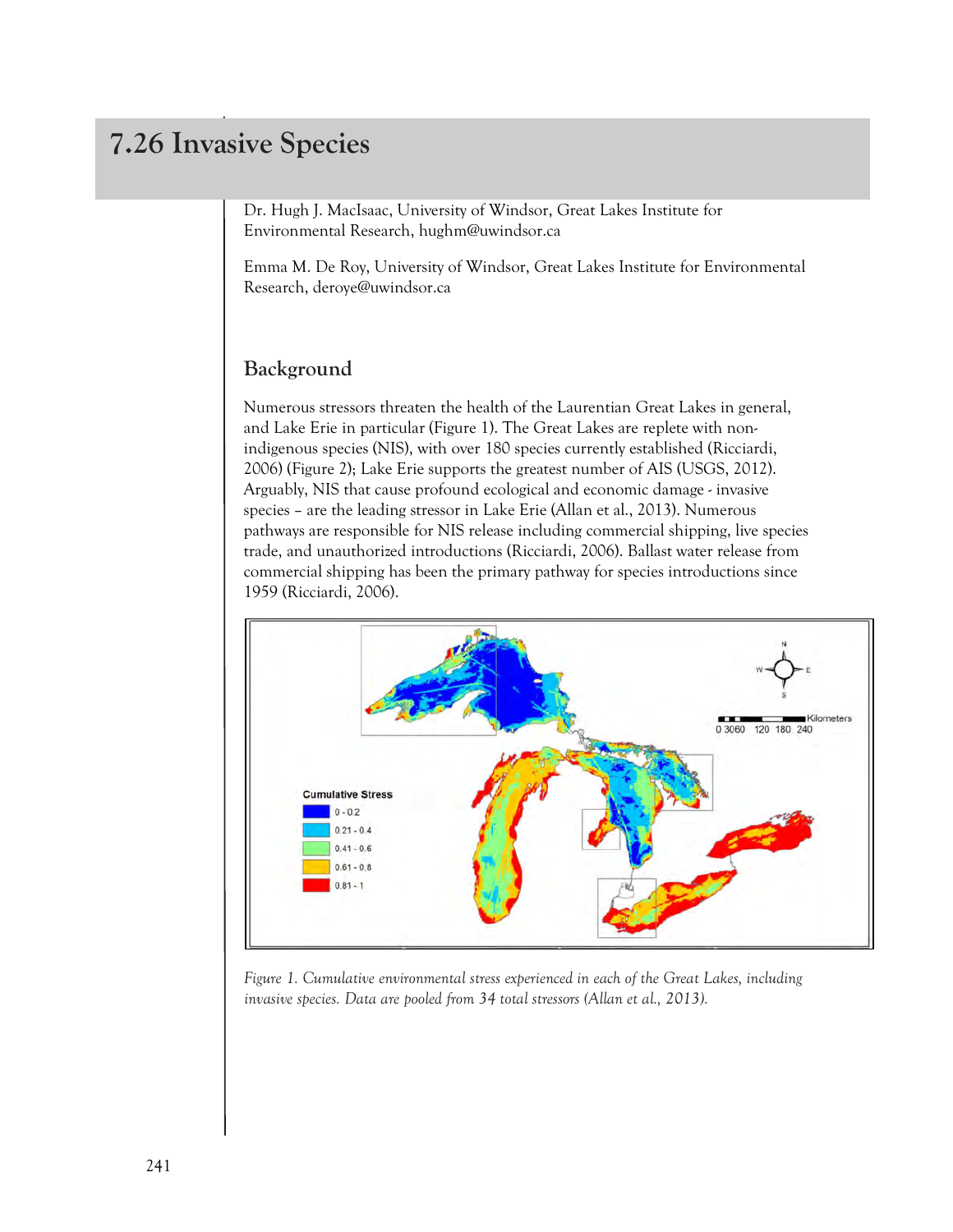

Figure 2. Cumulative number of non-indigenous species in the Great Lakes (Ricciardi, 2006).

## Status and Trends

The number of new NIS was seemingly reduced following mandatory ballast water flushing regulations for foreign ships entering the Great Lakes (Bailey et al., 2011). Despite this, four new invertebrate NIS (copepods Thermocyclops crassus and Mesocyclops pehpeiensis, cladoceran Diaphanosoma fluviatile and rotifer Brachionus leydigii) have been reported since 2014 in Lake Erie (Connolly et al., 2017; Connolly et al., 2018; Connolly et al., 2019; Lower and Sturtevant, 2019). Some of these NIS were reported previously in ship's ballast water (Johengen et al., 2005), suggesting that they may have entered via this pathway. Mesocyclops is associated with aquaculture and the ornamental plant trade (Connolly et al., 2019). Alternative pathways – e.g., aquarium trade – also introduce species (Duggan et al., 2018) and, without proper management, are likely to dominate longer-term invasions in the Great Lakes as ballast water treatment becomes mandatory. Caution needs to be exercised in attribution of pathways when new NIS are reported, as the new NIS in Lake Erie could have entered prior to implementation of ballast water management even though they were discovered recently (i.e., time lags), or if more than one pathway could potentially introduce a species.

### Management Next Steps

 Coordinated NIS regulations and management are needed in this region. For example, intensive grass carp eradication is of utmost importance given their expanding range in the southern part of western Lake Erie, and the high risks associated with the species (Cudmore et al., 2016; Embke et al., 2016).

The IMO International Convention for the Control and Management of Ships' Ballast Water and Sediments will require all vessels to have on-board water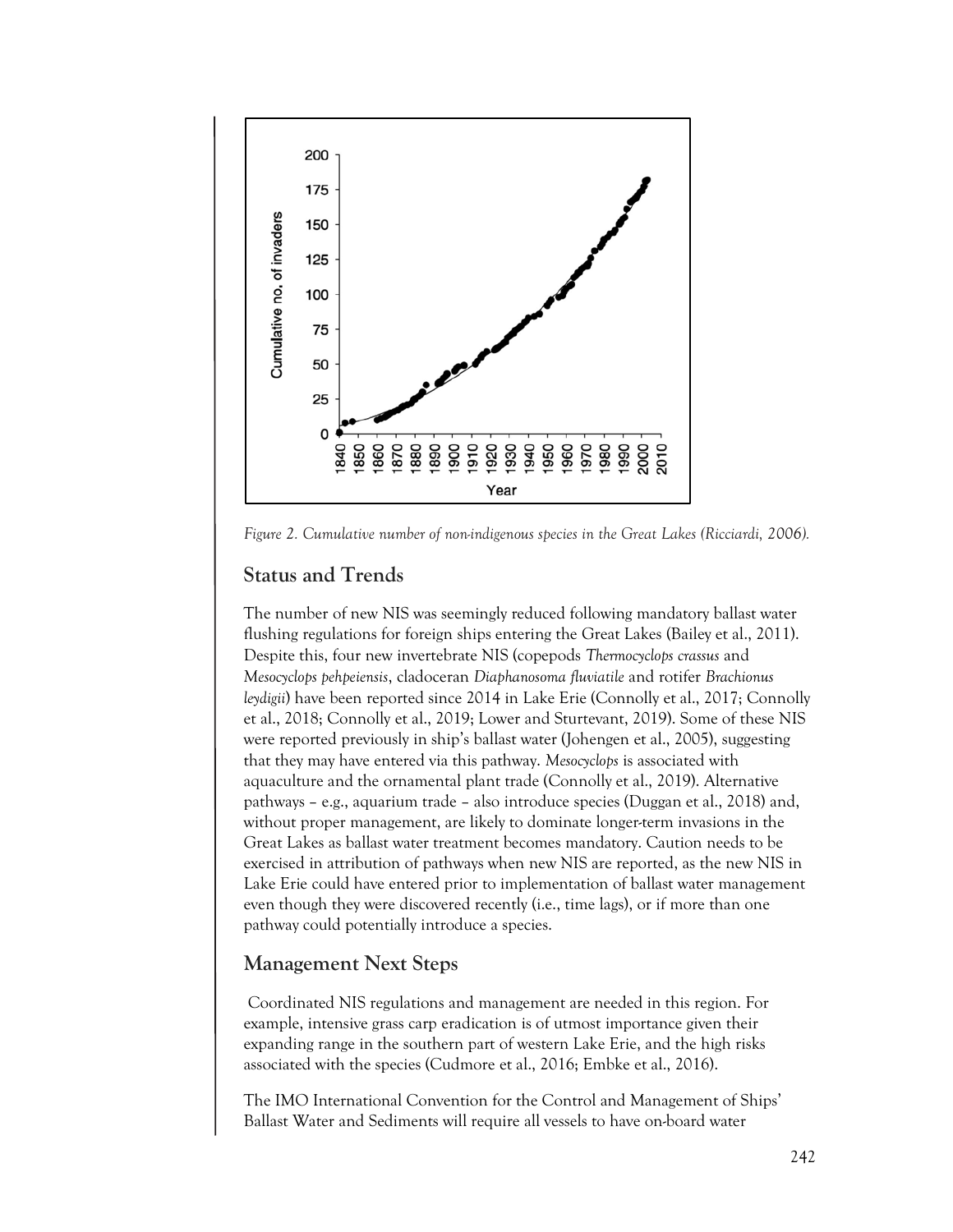treatment systems by 2024, and places limits on the permissible abundance of discharged organisms (IMO, 2016). It is important that these regulations apply to the domestic 'laker' fleet as well to reduce inter-lake dispersal of NIS. In addition, the efficacy of ballast treatment should be verified through comprehensive sampling on the Great Lakes. Enactment of regulations relevant to alternative pathways also requires immediate attention region-wide.

### Research/Monitoring Needs

Species-specific methods of control and impact mitigation are needed, but lacking (Wilkie et al., 2018). Furthermore, the region requires consistent monitoring programs to detect and eradicate invasive species if introduced - i.e., the killer shrimp (Dikerogammarus villosus) and golden mussel (Limnoperna fortunei) (Zhang et al., 2019) - or those undergoing range expansion, such as the Eurasian tench (Tinca tinca) (Avlijaš et al., 2018). Should any of these species establish, detection at low densities is essential when eradication might be feasible. Environmental DNA (eDNA) sampling can assist with this endeavor. Species distribution models predict species presence given information on range and climatic suitability and may be used to direct sampling efforts.

For newly established invasive species, long-term monitoring is essential to assess impacts on Lake Erie. The New Zealand Mud Snail (Potamopyrgus antipodarum) was reported in Lake Erie for the first time in 2007, where it is now considered established (Illinois-Indiana Sea Grant, 2019). Its impacts are unknown in this region but may be significant. Regular monitoring can also allow managers to assess whether invasion rate changes over time by reducing time lags.

### References

Allan, J.D., McIntyre, P.B., Smith, S.D., Halpern, B.S., Boyer, G.L., Buchsbaum, A., Burton, G.A., Campbell, L.M., Chadderton, W.L., Ciborowski, J.J., Doran, P.J., 2013. Joint analysis of stressors and ecosystem services to enhance restoration effectiveness. Proceedings of the National Academy of Sciences. 110, 372-377.

Avlijaš, S, Ricciardi, A., Mandrak, N.E., 2017. Eurasian tench (Tinca tinca): the next Great Lakes invader. Canadian Journal of Fisheries and Aquatic Sciences. 75, 169-79.

Bailey, S.A., Deneau, M.G., Jean, L., Wiley, C.J., Leung, B., MacIsaac, H.J., 2011. Evaluating Efficacy of an Environmental Policy to Prevent Biological. Environmental Science and Technology. 45, 2554-2561.

Connolly, J.K., Watkins, J.M., Hinchey, E.K., Rudstam, L.G., Reid, J.W., 2017. New cyclopoid copepod (Thermocyclops crassus) reported in the Laurentian Great Lakes. Journal of Great Lakes Research. 43, 198-203.

Connolly, J.K., Watkins, J.M., Marshall, C.C., Adams, J.M., Rudstam, L.G., Błędzki, L.A., 2018. Brachionus leydigii (Monogononta: Ploima) reported from the western basin of Lake Erie. Journal of Great Lakes Research. 44, 1123-1126.

Connolly, J.K., Watkins, J.M., Hinchey, E.K., Rudstam, L.G., Reid, J.W., 2019.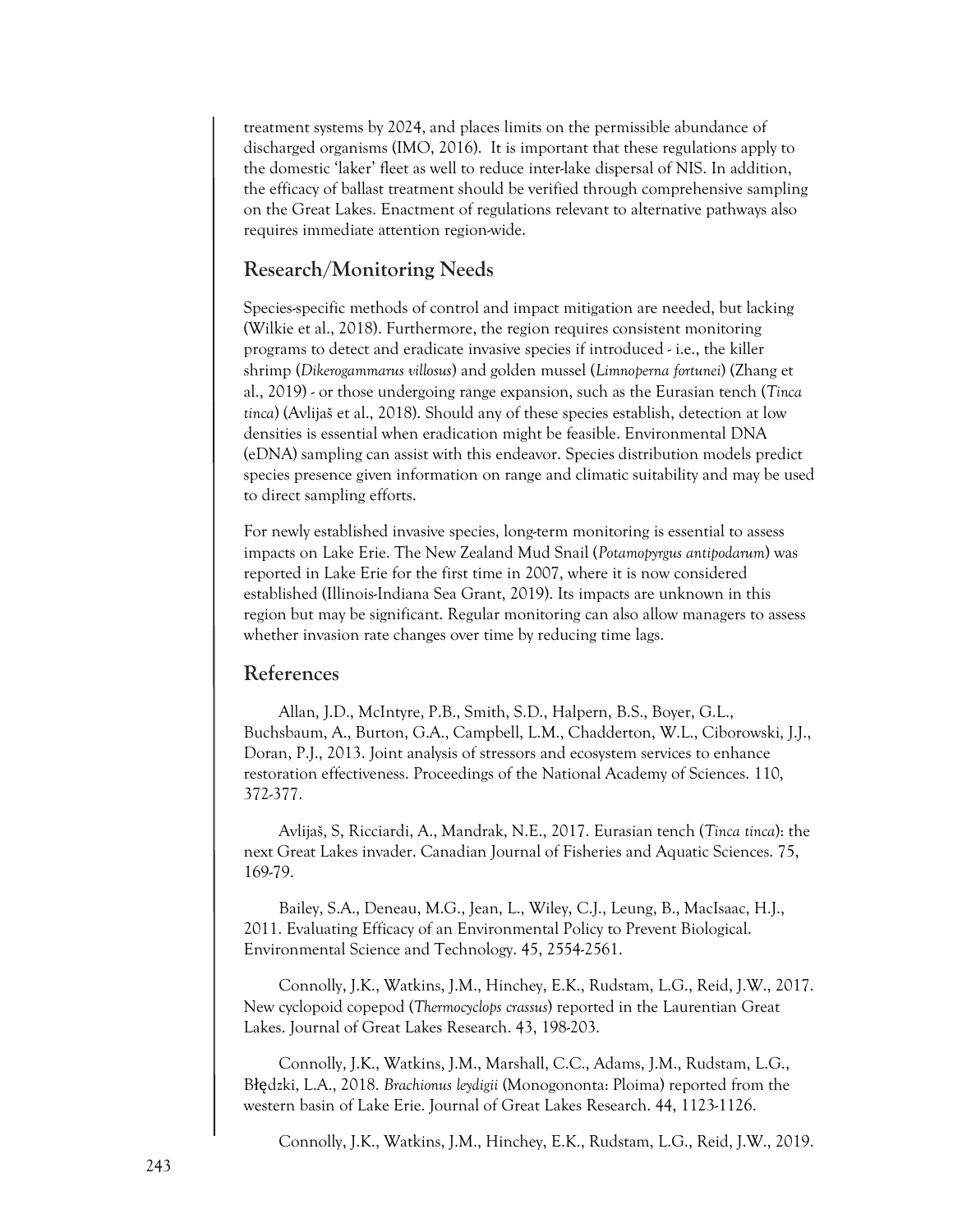The Asian cyclopoid copepod Mesocyclops pehpeiensis (Hu 1943) reported from the western basin of Lake Erie. Journal of Great Lakes Research. 45, 196-201.

Cudmore, B., Jones, L.A., Mandrak, N.E., Dettmers, J.M., Chapman, D.C., Kolar, C.S., Conover, G., 2016. Ecological Risk Assessment of Grass Carp (Ctenopharyngodon idella) for the Great Lakes Basin. Fisheries and Oceans Canada. Burlington, Ontario, Canada.

Duggan, I.C., Champion, P.D., MacIsaac, H.J., 2018. Invertebrates associated with aquatic plants bought from aquarium stores in Canada and New Zealand. Biological Invasions. 20, 3167-3178.

Embke, H.S., Kocovsky, P.M., Richter, C.A., Pritt, J.J., Mayer, C.M., Qian, S.S., 2016. First direct confirmation of grass carp spawning in a Great Lakes tributary. Journal of Great Lakes Research. 42, 899-903.

Illinois-Indiana Sea Grant, 2019. New Zealand mudsnail: U.S. Geological Survey, Nonindigenous Aquatic Species Database, Gainesville, FL, and NOAA Great Lakes Aquatic Nonindigenous Species Information System, Ann Arbor, Michigan, USA

https://nas.er.usgs.gov/queries/greatlakes/FactSheet.aspx?SpeciesID=1008&Potenti al=N&Type=1&HUCNumber=DHuron, Revision Date: 9/25/2012 (accessed: 1 July 2019).

International Marine Organization (IMO), 2016. International convention for the control and management of ships' ballast water and sediments. International Maritime Organization, London.

Johengen, T., Reid, D.F., Fahnenstiel, G.L., MacIsaac, H.J., Dobbs, F.C., Doblin, M., Ruiz, G., Jenkins, P.T., 2005. A final report for the project: assessment of transoceanic NOBOB vessels and low-salinity ballast water as vectors for nonindigenous species introductions to the Great Lakes. National Oceanic and Atmospheric Administration, Great Lakes Environmental Research Laboratory, and University of Michigan, Cooperative Institute for Limnology and Ecosystems Research, Ann Arbor, Michigan, USA.

Lower, E.I., Sturtevant, R., 2019. Diaphanosoma fluviatile Hansen 1899. U.S. Geological Survey, Nonindigenous Aquatic Species Database, Gainesville, FL, and NOAA Great Lakes Aquatic Nonindigenous Species Information System, Ann Arbor, MI,

https://nas.er.usgs.gov/queries/greatlakes/FactSheet.aspx?SpeciesID=73&Potential =Y&Type=2&HUCNumber=DGreatLakes, Revision Date: 8/10/2018 (accessed: 6 June 2019).

Ricciardi, A., 2006. Patterns of invasion in the Laurentian Great Lakes in relation to changes in vector activity. Diversity and Distributions. 12, 425− 433.

U.S. Geological Survey (USGS), 2012. Nonindigenous Aquatic Species Database, Gainesville, Florida, USA.

Wilkie, M.P., Hubert, T.D., Boogaard, M.A., Birceanu, O., 2018. Control of